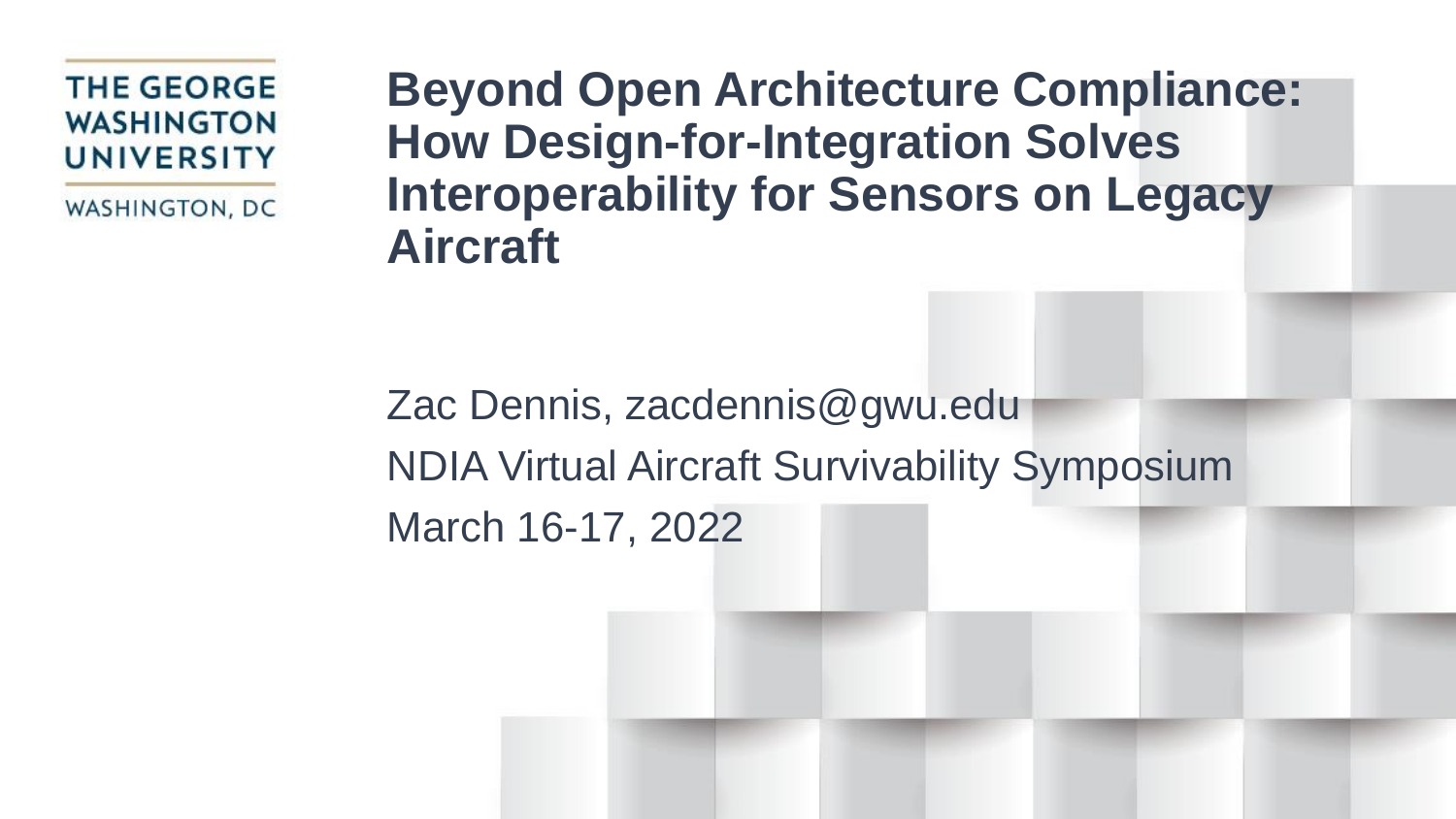## **Presentation Objectives**

Present research problem and current vector.

Solicit data from the community for sensor integration successes and failures from open architecture programs on legacy platforms.

> **THE GEORGE WASHINGTON** UNIVERSITY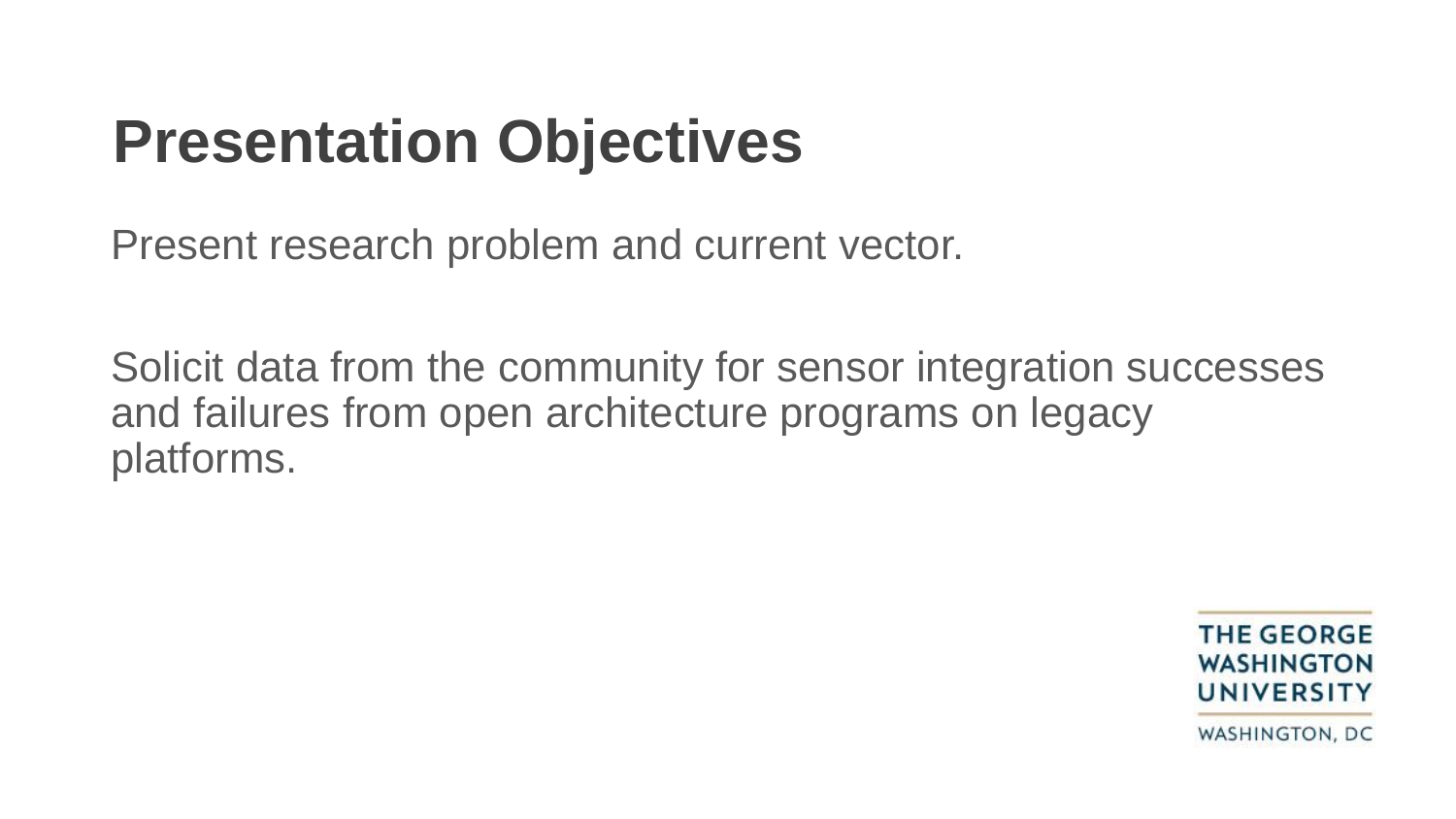"Success no longer goes to the country that develops a new technology first, but rather to the one that better integrates it and adapts its way of fighting.[1]"

**Former Secretary Jim Mattis**

**THE GEORGE WASHINGTON** UNIVERSITY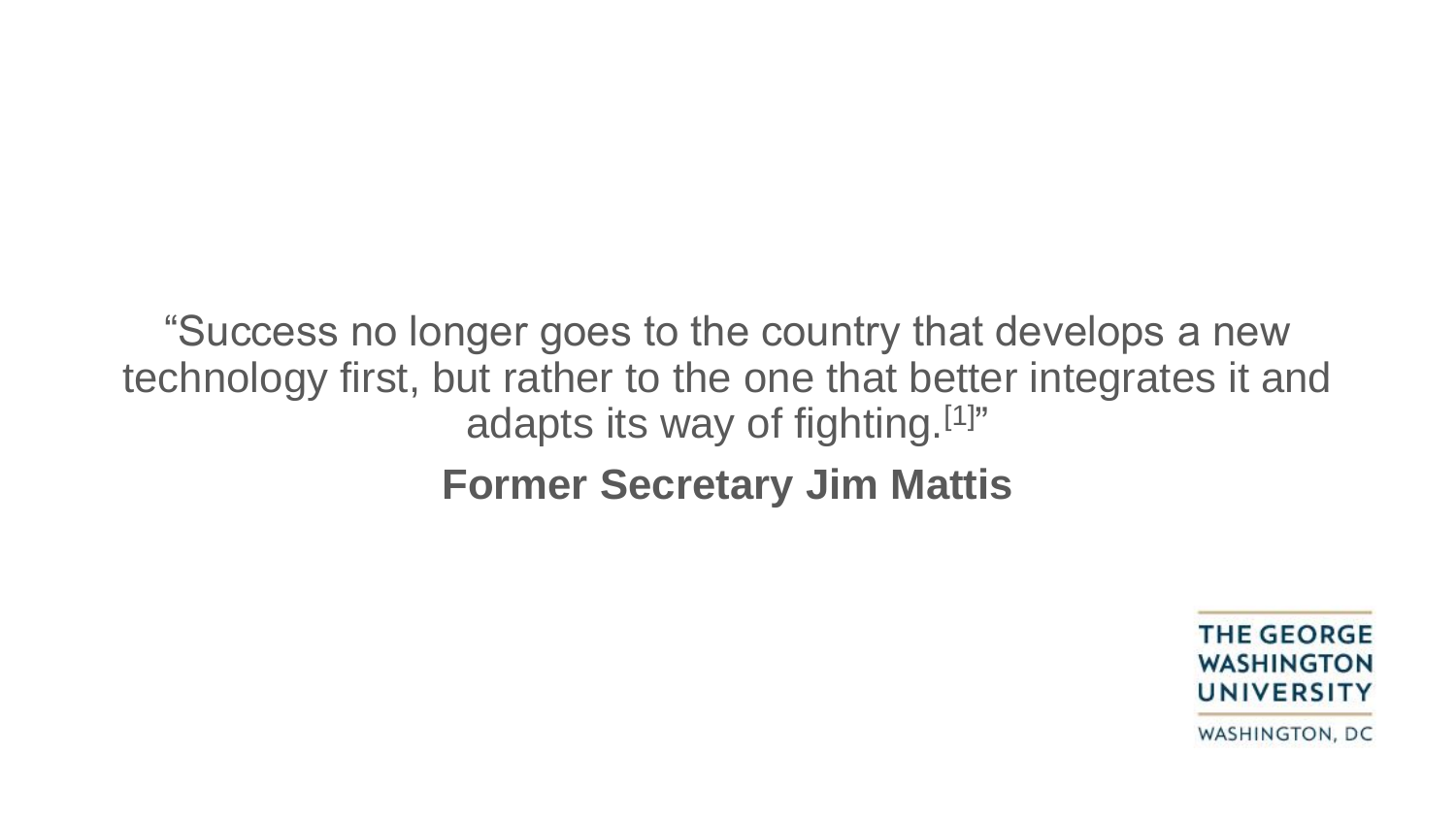#### **What are Open Architectures?**

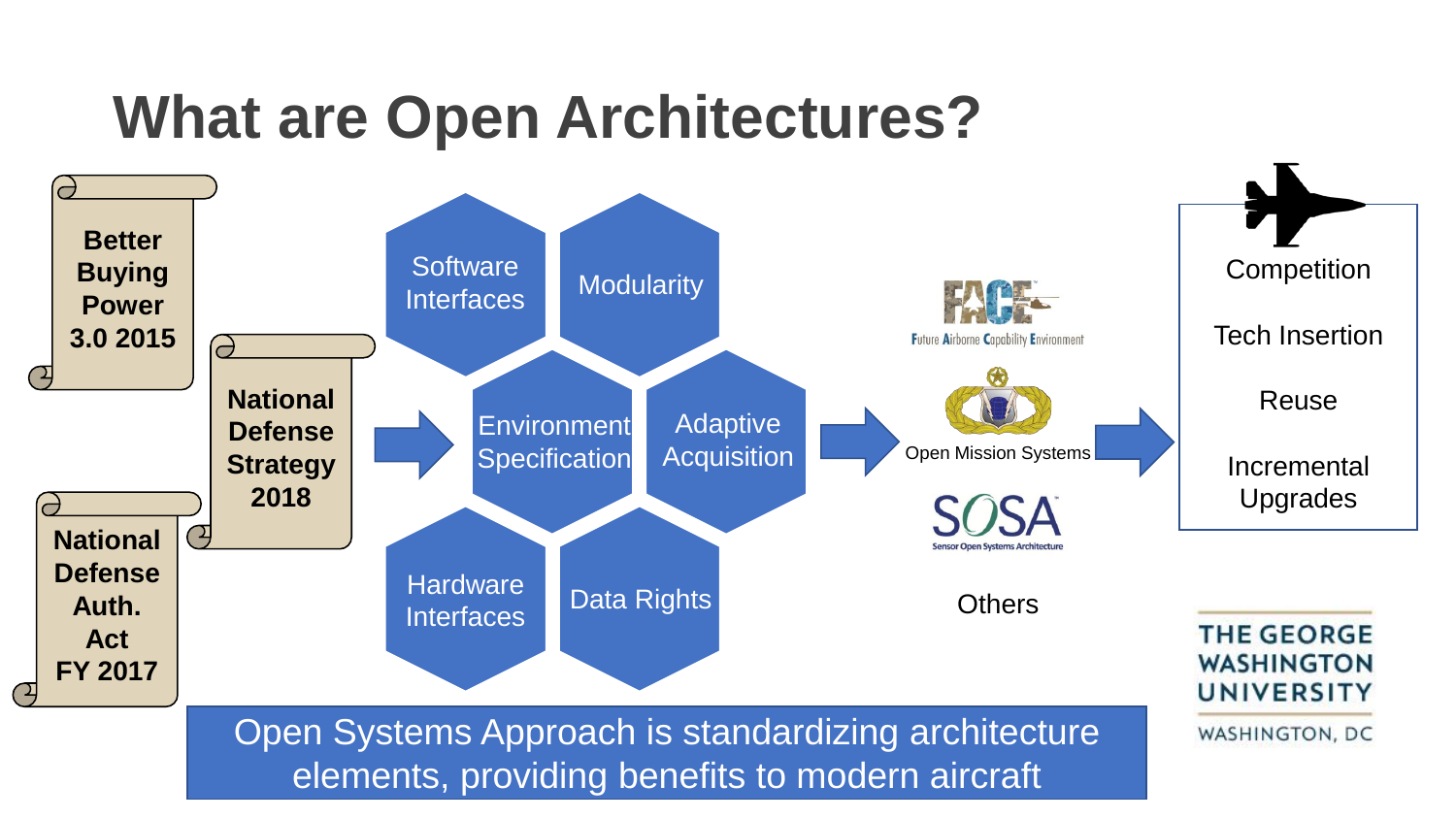## **Research**

#### **Problem Statement:**

Existing Department of Defense open standards do not enable modern sensor subsystem interoperability with legacy subsystems, restricting mission capabilities.

#### **Research Plan Summary:**

- 1. Analyze sensor integration data from open architecture legacy platforms to identify top factors of integration scope growth.
- 2. Identify best machine learning algorithms for learning sensor behavior.
- 3. Identify best methods for accounting for dynamic aircraft and sensor environments in machine learning-based sensor controllers.

**THE GEORGE WASHINGTON** UNIVERSITY WASHINGTON, DC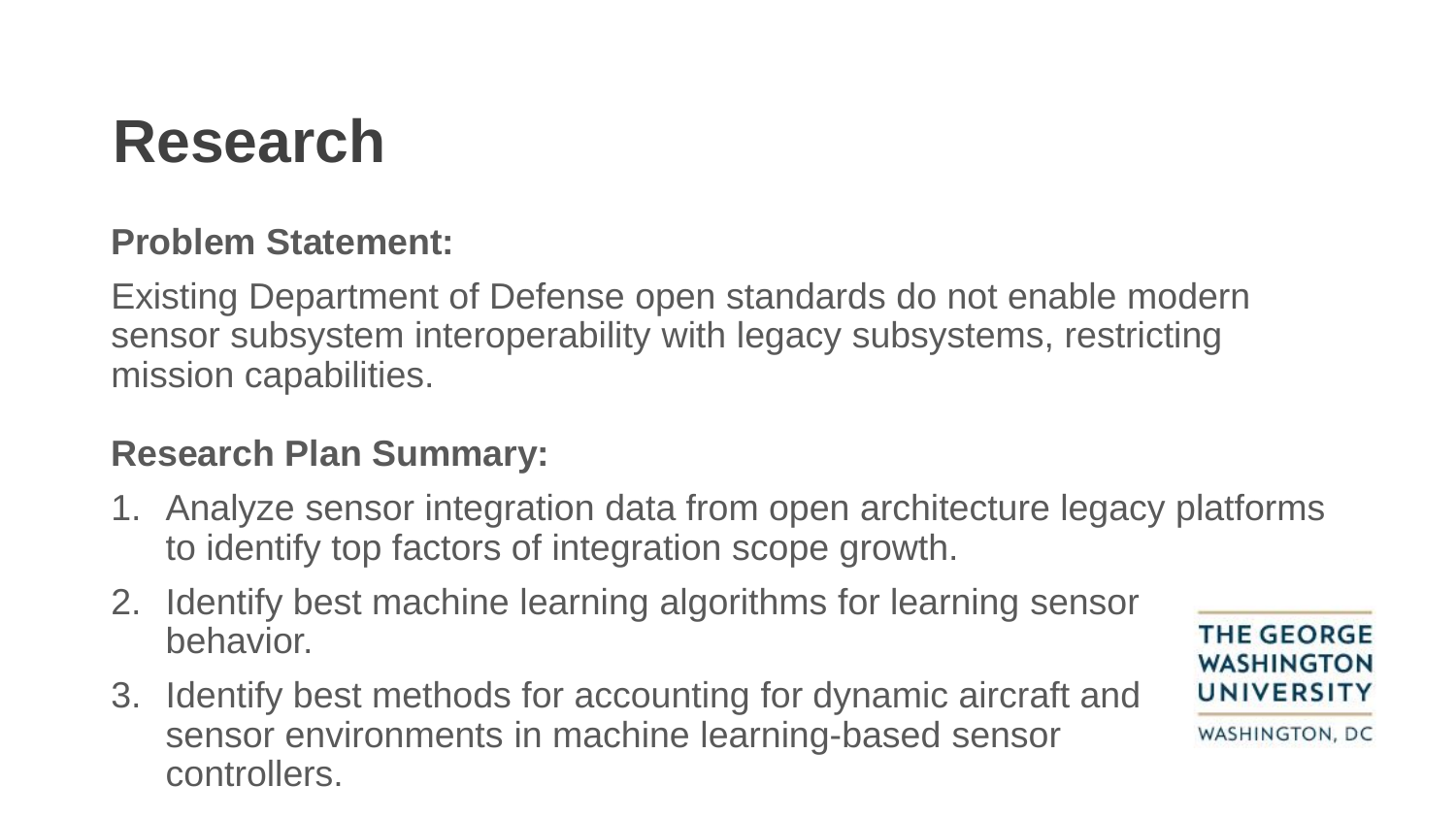#### **Legacy Architectures Open Architectures**





#### Fig. 1. Open Mission Systems [2]

Open Mission Systems (OMS) Synthetic Aperture Radar (SAR) Electro-Optical Infrared (EO/IR) Infrared Search and Track (IRST) Avionics Tech Refresh (ATR)

#### **THE GEORGE WASHINGTON** UNIVERSITY

Monolithic architectures limit upgradeability when compared to modular open architectures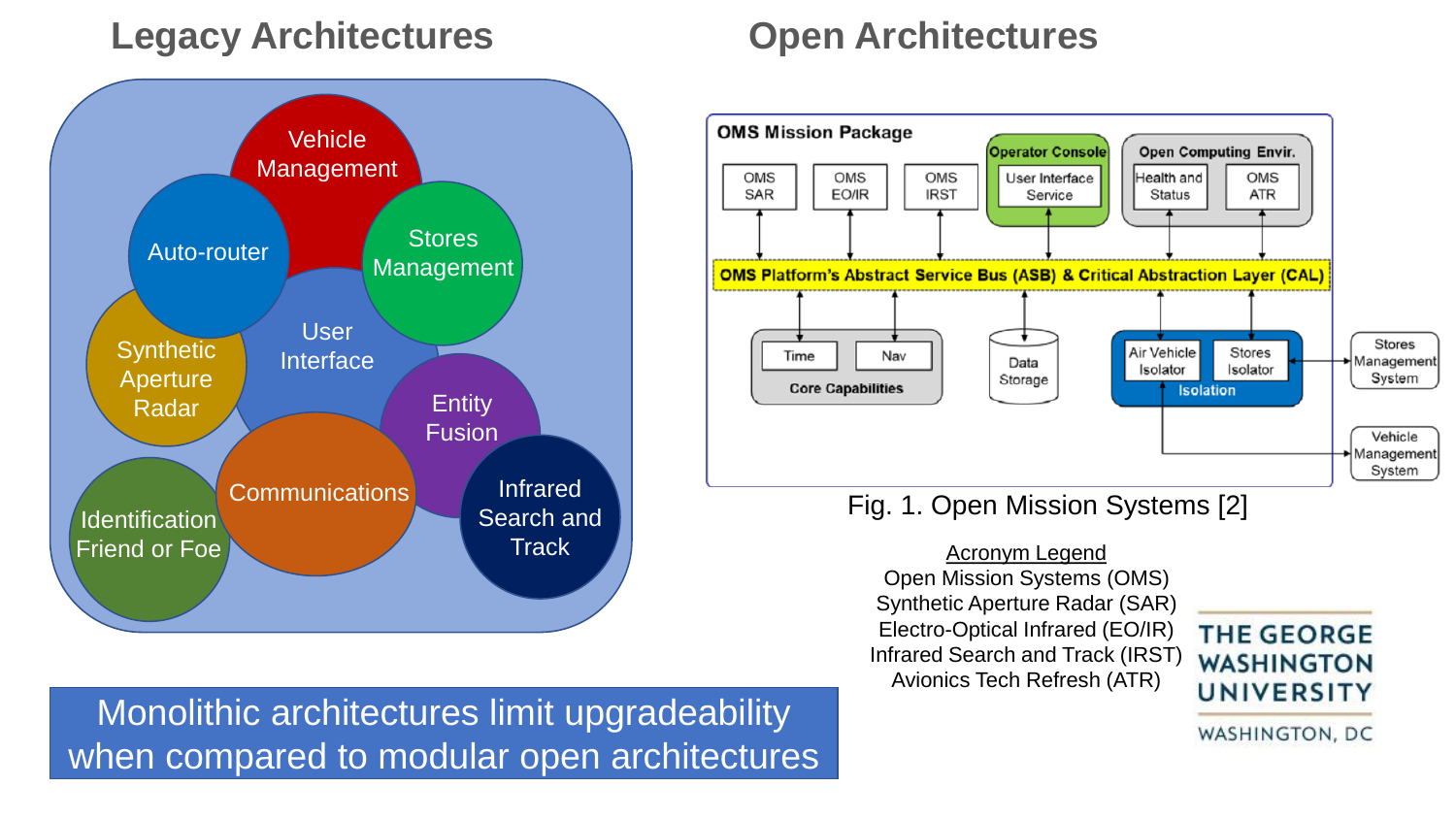#### **Open Aircraft Architectures Legacy Aircraft Architectures OMS Mission Package Open Computing Envir.** Communications **perator Conso** Legacy **OMS OMS OMS** User Interface Health and **OMS** Vehicle SAR EO/IR **IRST Status ATR** Service User Management Interface OMS Platform's Abstract Service Bus (ASB) & Critical Abstraction Layer (CAL) Identification ? Synthetic **Synthetic** Friend or Foe Stores Air Vehicle Time Nav **Stores** Data **Aanagement** Isolator Isolator Storage System **Core Capabilities** Aperture **Isolation** Vehicle Radar anagemen System Fig. 2. Open Mission Systems [2] 1 Pulse Per Second and Precision Time Protocol 16 Hz system time updates Custom Software Electronic Order of Battle Load Andrew Burns Content Plectronic Order of Battle Updates 10 Hz Latitude/Longitude 4 **Hz Constructs** 4 Hz Latitude Longitude File Transfer Protocol/Network File System to media <br>
Geolocated tracks<br>
THz Health and Status Geolocated tracks  $\leftarrow$  Detected frequencies and vectors **THE GEORGE WASHINGTON** 1Hz Health and Status And Alternative Real-time 64 Hz heartbeat **UNIVERSITY** Integrating open architecture-based sensors with legacy aircraft WASHINGTON, DC

require data transformations that drive scope growth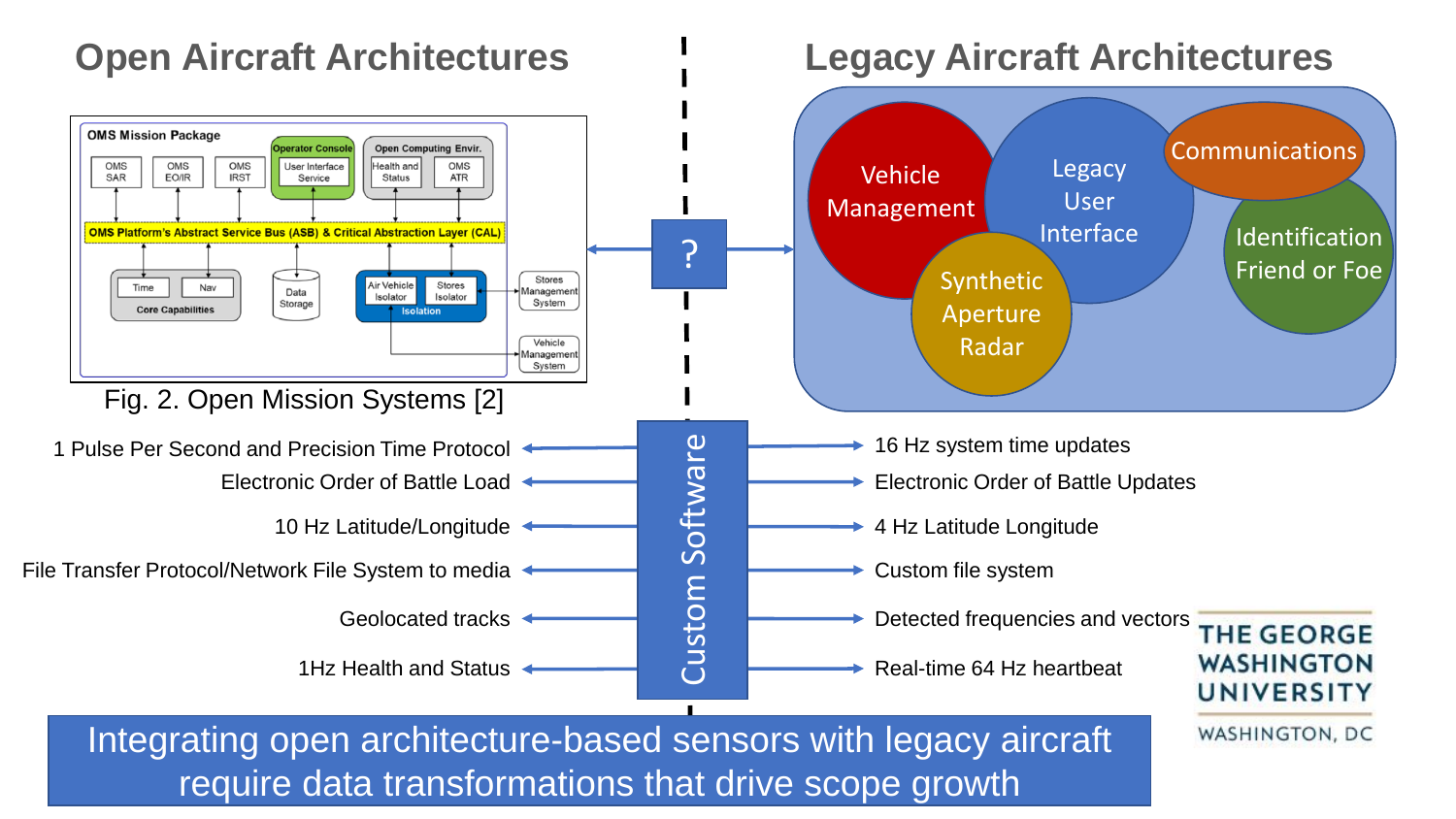## **Design Documentation Examples**

#### **Best Methodically Challenging Insufficient Information**







Model-Based Systems Engineering

Traditional paper documentation

Black box only, missing critical design/interface documentation

> **THE GEORGE WASHINGTON UNIVERSITY**

WASHINGTON, DC

Legacy aircraft design are frequently not well documented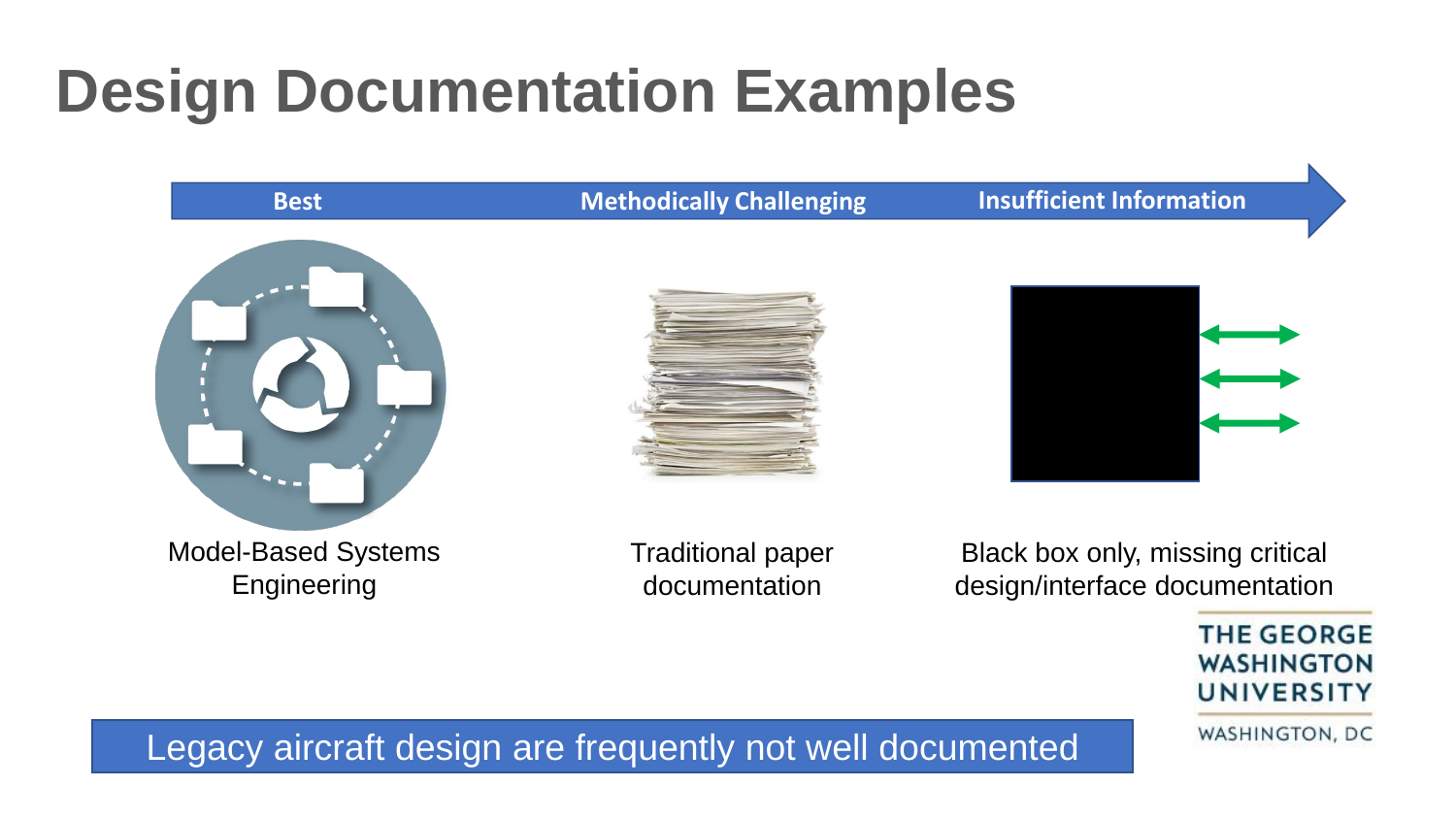# **Standardization Across Specification Levels**



Startup/Shutdown, Classified Data Erase, EOB Load, Track Report, Time/Nav System Manager, Security Services, Task Manager, Nav Data Service POSIX, FACE APIs, OMS Critical Abstraction Layer XML, OMS Schema, FACE Data Models Operating Systems, Containers, Virtual Machines SNMP, IPMI Hardware Interfaces **Ethernet, serial, discrete, RF, Fiber Optic, thermal, THE GEORGE** Slot profiles, electrical, mechanical **WASHINGTON** UNIVERSITY WASHINGTON, DC

Sensor interfaces are being standardized at all levels except application behavior.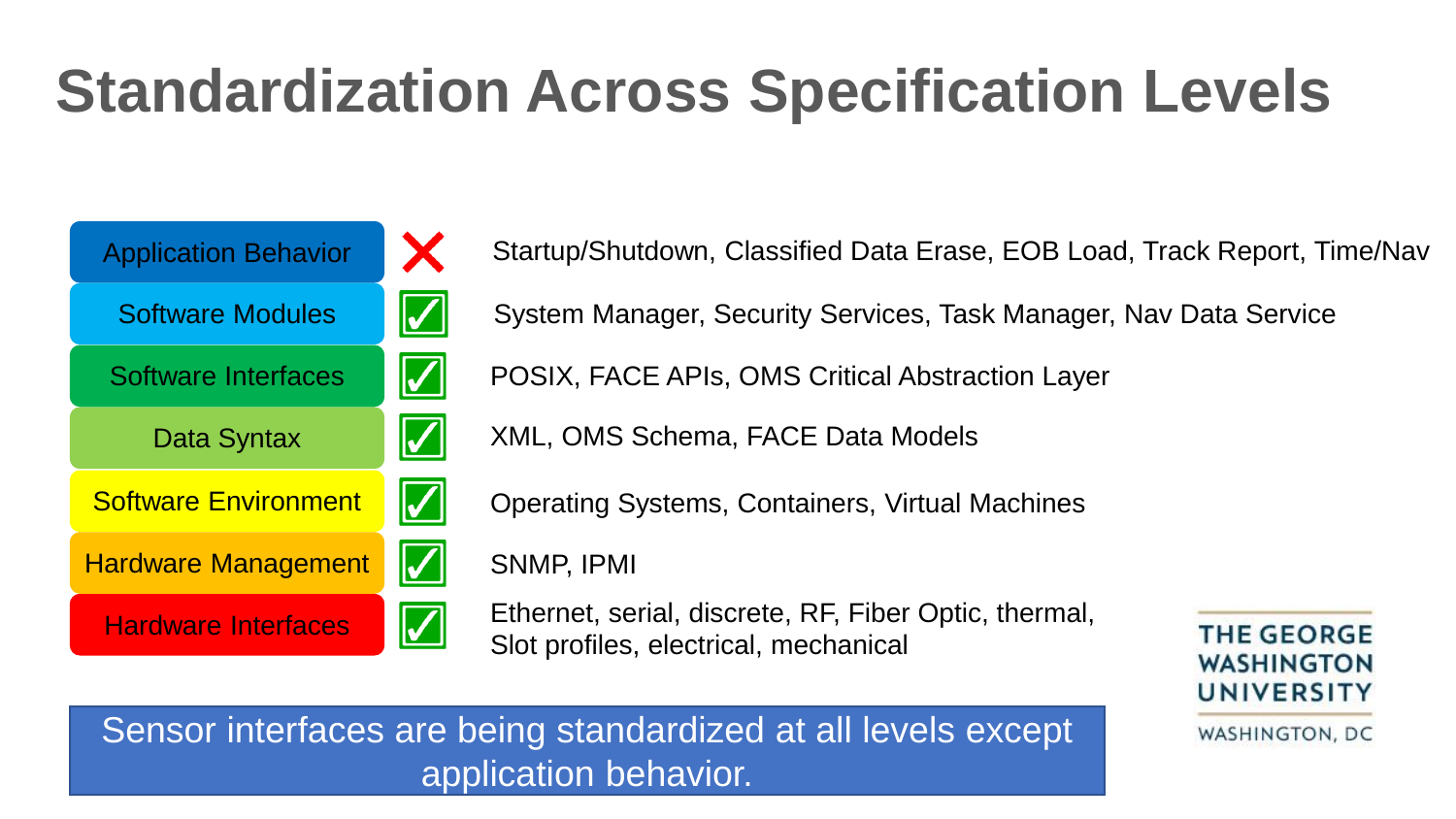#### **Concepts Structure**



<xsd:schema xmlns:xsd="http://www.w3.org/2001/XMLSchema" elementFormDefault="qualified"> <xsd:element name="car" type="vehicle"/> <xsd:complexType name="vehicle"> <xsd:sequence> <xsd:element name="door" type="state"/> <xsd:element name="ignition" type="state"/> <xsd:element name="key" type="keyType"/> <xsd:element name="operatorActions" type="actions"/> </xsd:sequence> </xsd:complexType> <xsd:complexType name="actions"> <xsd:choice> <xsd:element name="open"/> <xsd:element name="close"/> <xsd:element name="press"/> <xsd:element name="depress"/> <xsd:element name="turn"/> </xsd:choice> </xsd:complexType> <xsd:complexType name="state"> <xsd:choice> <xsd:element name="on"/> <xsd:element name="off"/> </xsd:choice> </xsd:complexType> <xsd:complexType name="keyType"> <xsd:sequence> <xsd:element name="Push-to-Start" **THE GEORGE** type="xsd:boolean"/> </xsd:sequence> **WASHINGTON** </xsd:complexType> **UNIVERSITY** </xsd:schema>

WASHINGTON, DC

Modeling, specifying behavior enables interoperability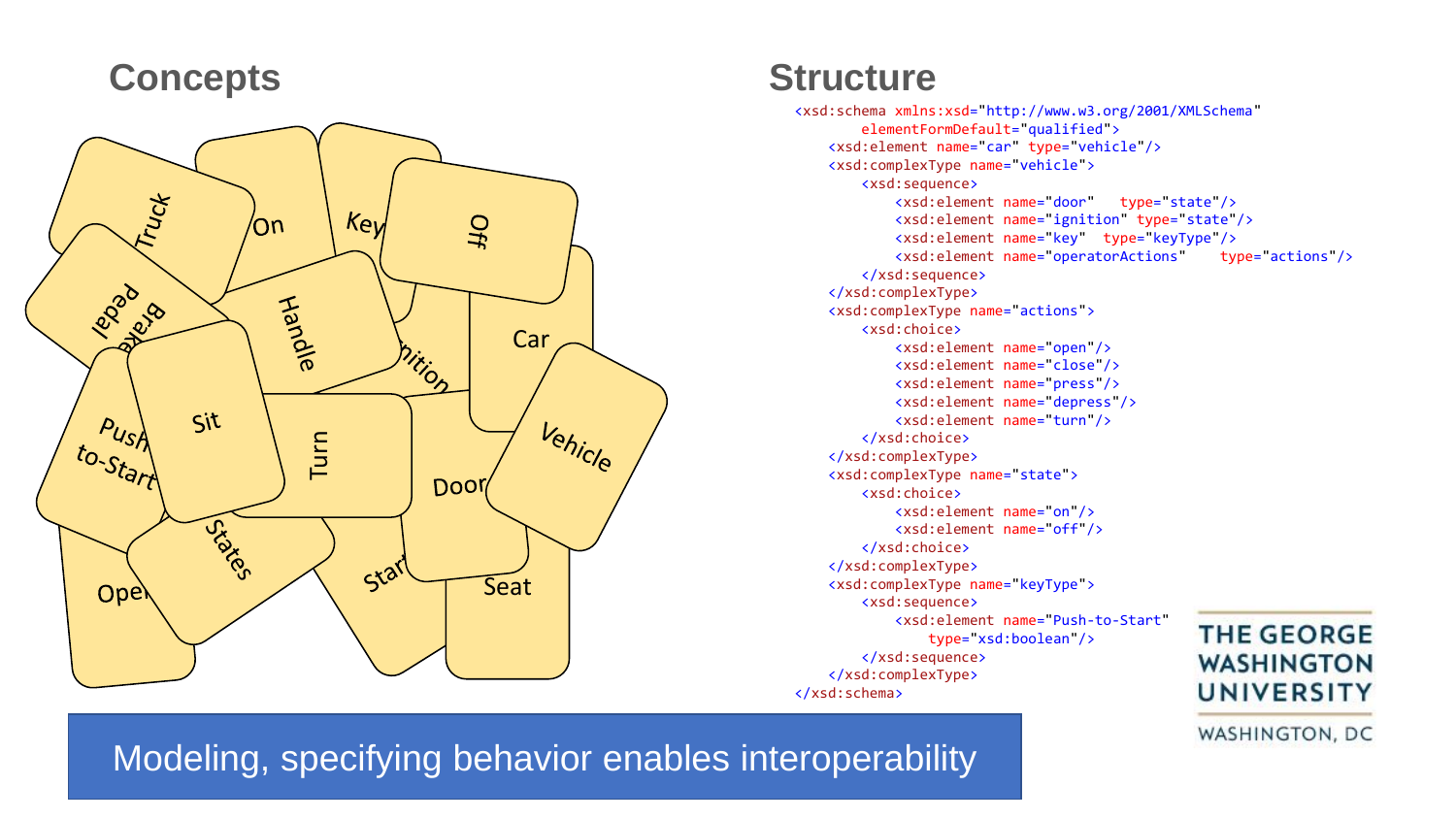## **Design for Integration**



Start design by capturing legacy data exchange requirements

> **THE GEORGE WASHINGTON UNIVERSITY**

Fig. 3. DoDAF 2.0 viewpoints and views [3]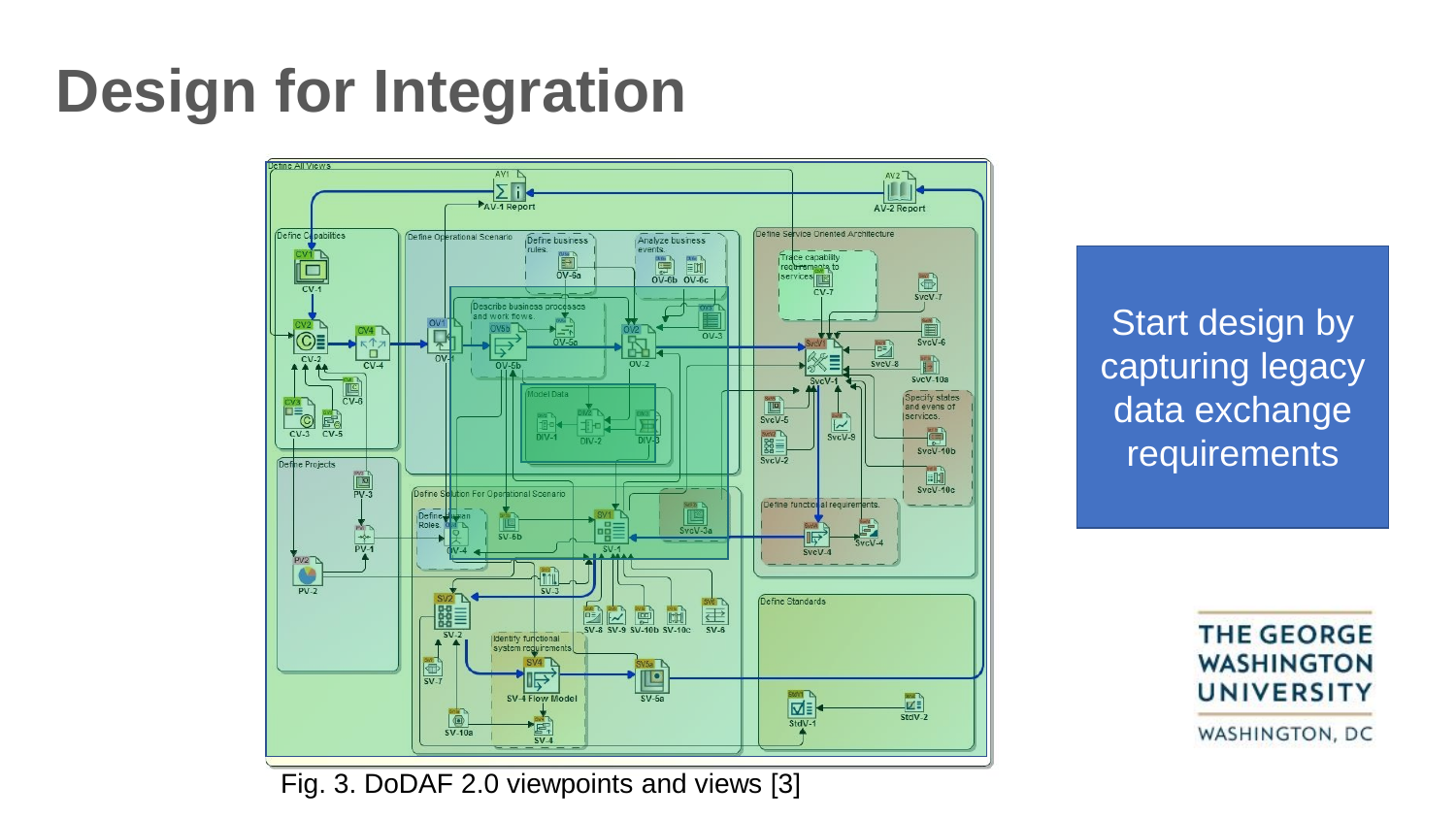# **Manual Integration**

# **Interface Learning**



Reinforcement learning algorithms provide potential departure from manual integration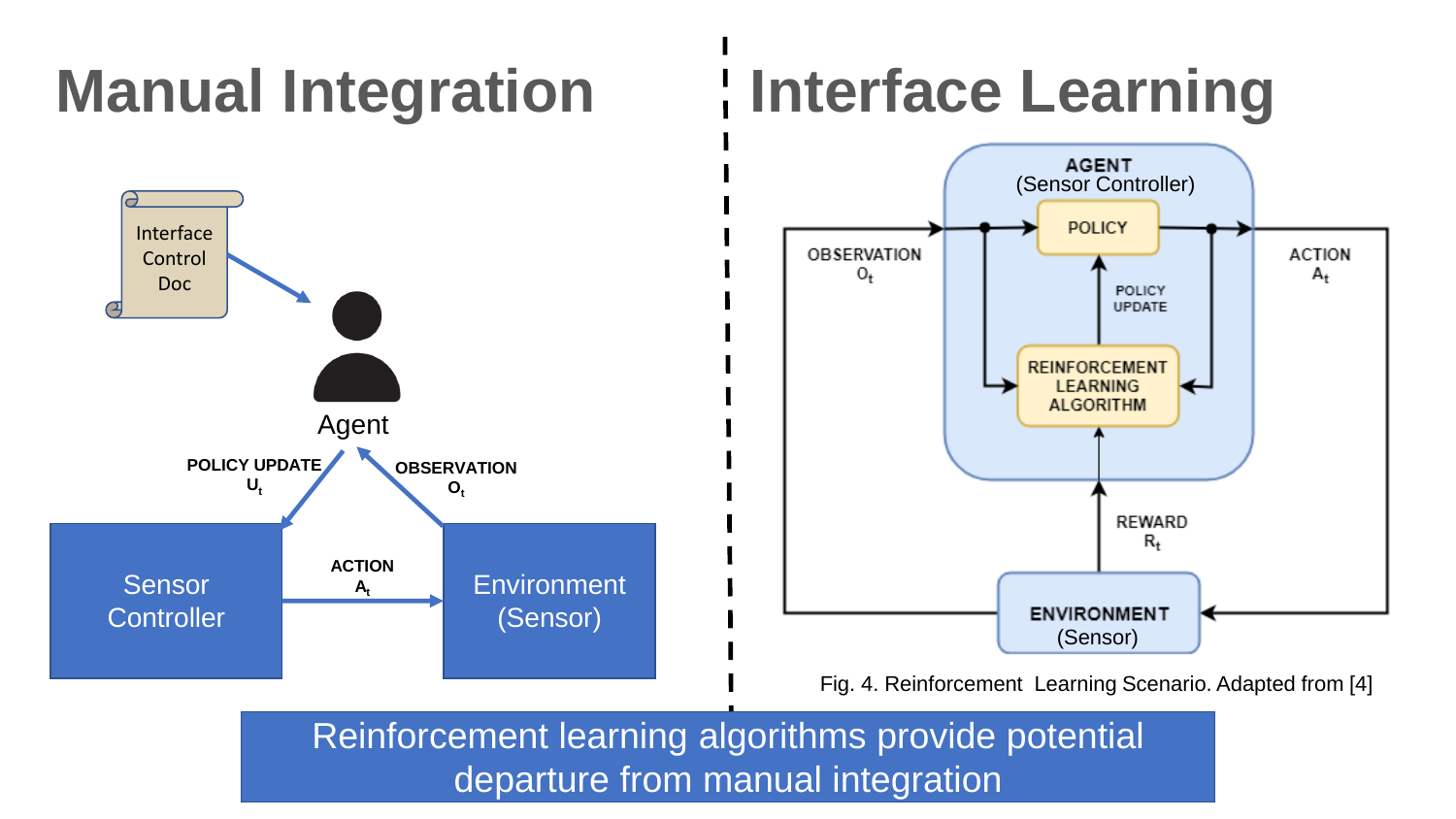# **Machine Learning Algorithms**

- API Sequence Learning Techniques
	- Recommender Algorithms, Deep Natural Language Processing
- Reinforcement Learning
	- Q-Learning, Deep Q-Network, Double Deep Q-Network, Instance-Based Learning
- Dynamic Environment
	- Communication failures, sensor hardware faults, non-deterministic response times

Algorithms for learning sensor behavior can accelerate integration but will need to be able to handle dynamic environments.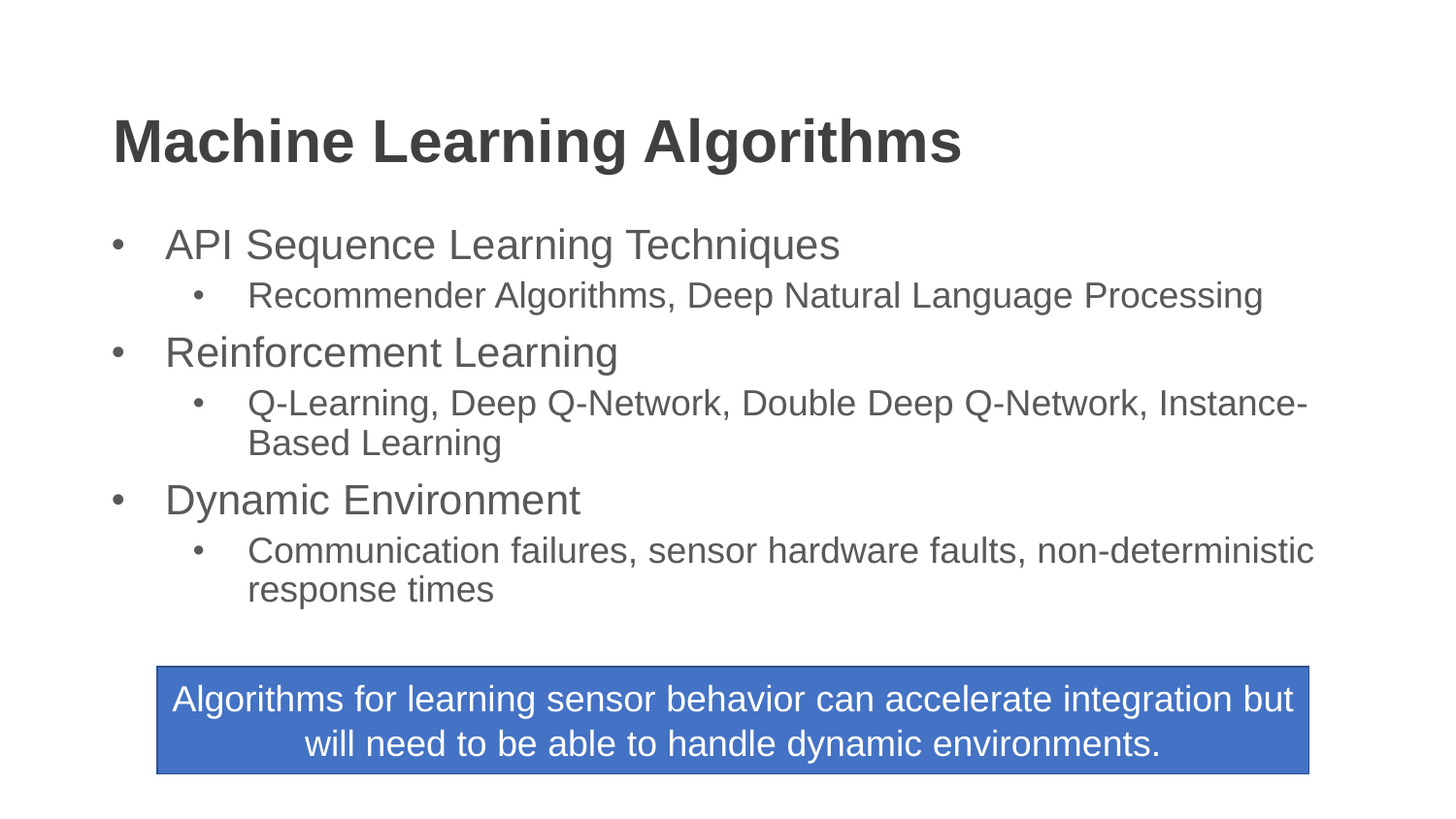### **2022 Research Plan**

Research Question 1: What are the top factors that impact sensor interoperability?

Research Question 2: What are the best algorithms to apply to machine learning of sensor behavior?

Research Question 3: What are the top methods for accounting for dynamic aircraft and sensor environments for machine learning-based sensor controllers?

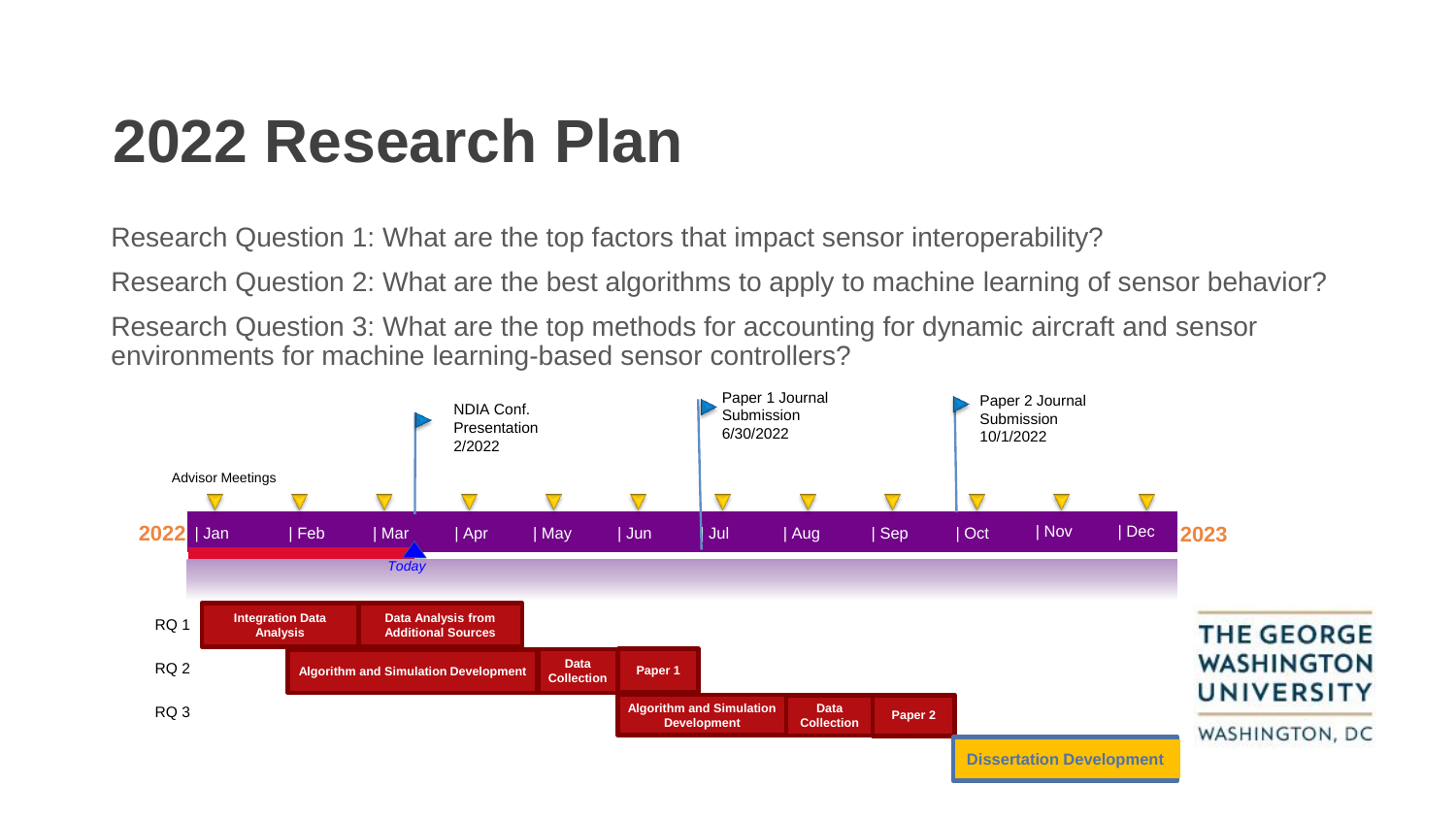# **Summary**

Sensor interoperability enables upgrades at the speed of relevance, but we need to overcome monolithic architectures, data transformation complexity, and a lack of design documentation.

Application behavior standardization, data-centric design, and interface learning are potential solutions for enabling interoperability.

Research will deliver reinforcement learning algorithms that augment open standards to enable sensor interoperability.

**THE GEORGE WASHINGTON UNIVERSITY**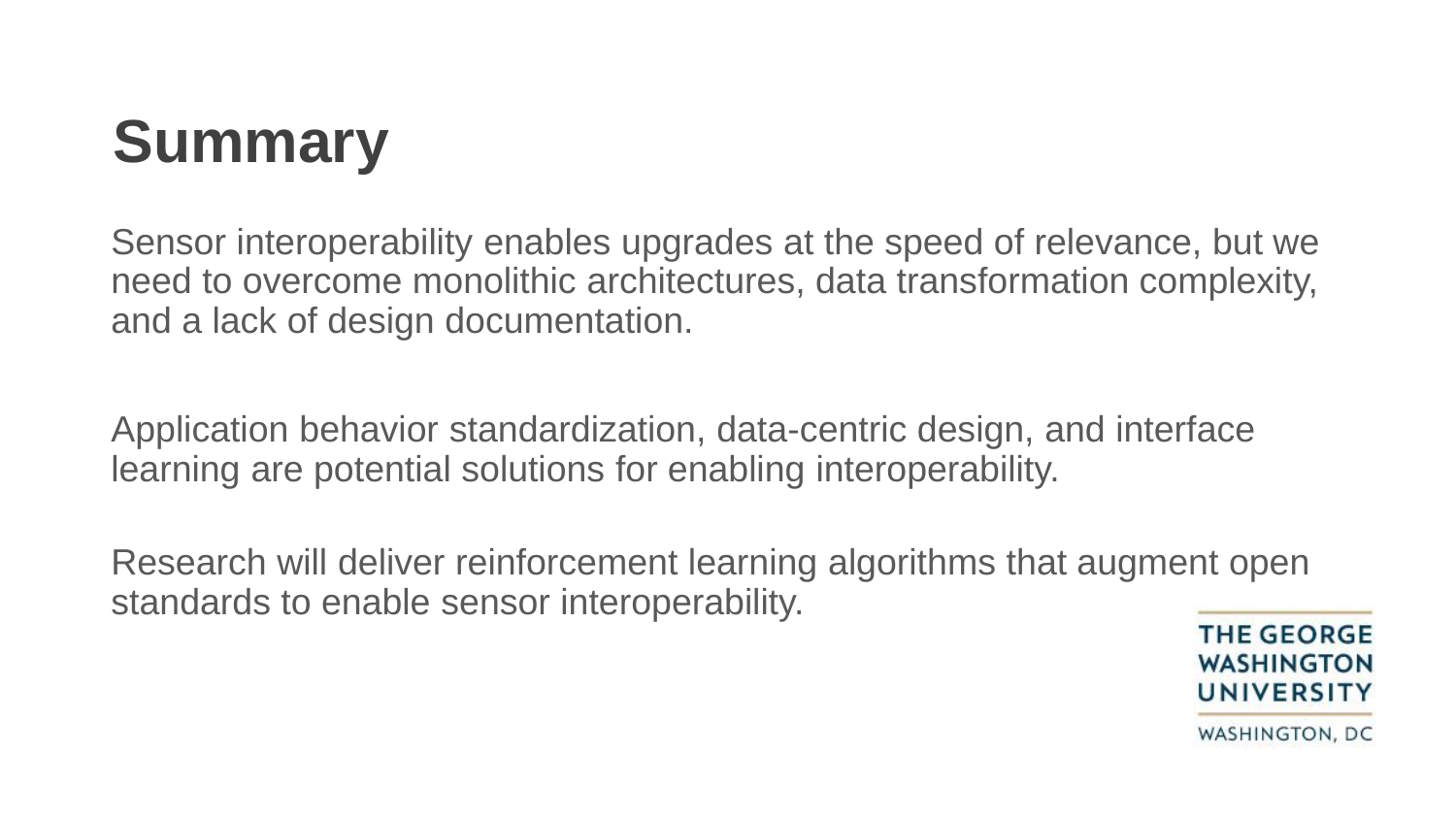#### **Next Steps**

Data Needed

Feedback Needed

Ideas for Deep-dives Welcomed

[zacdennis@gwu.edu](mailto:zacdennis@gwu.edu)

**THE GEORGE WASHINGTON UNIVERSITY**